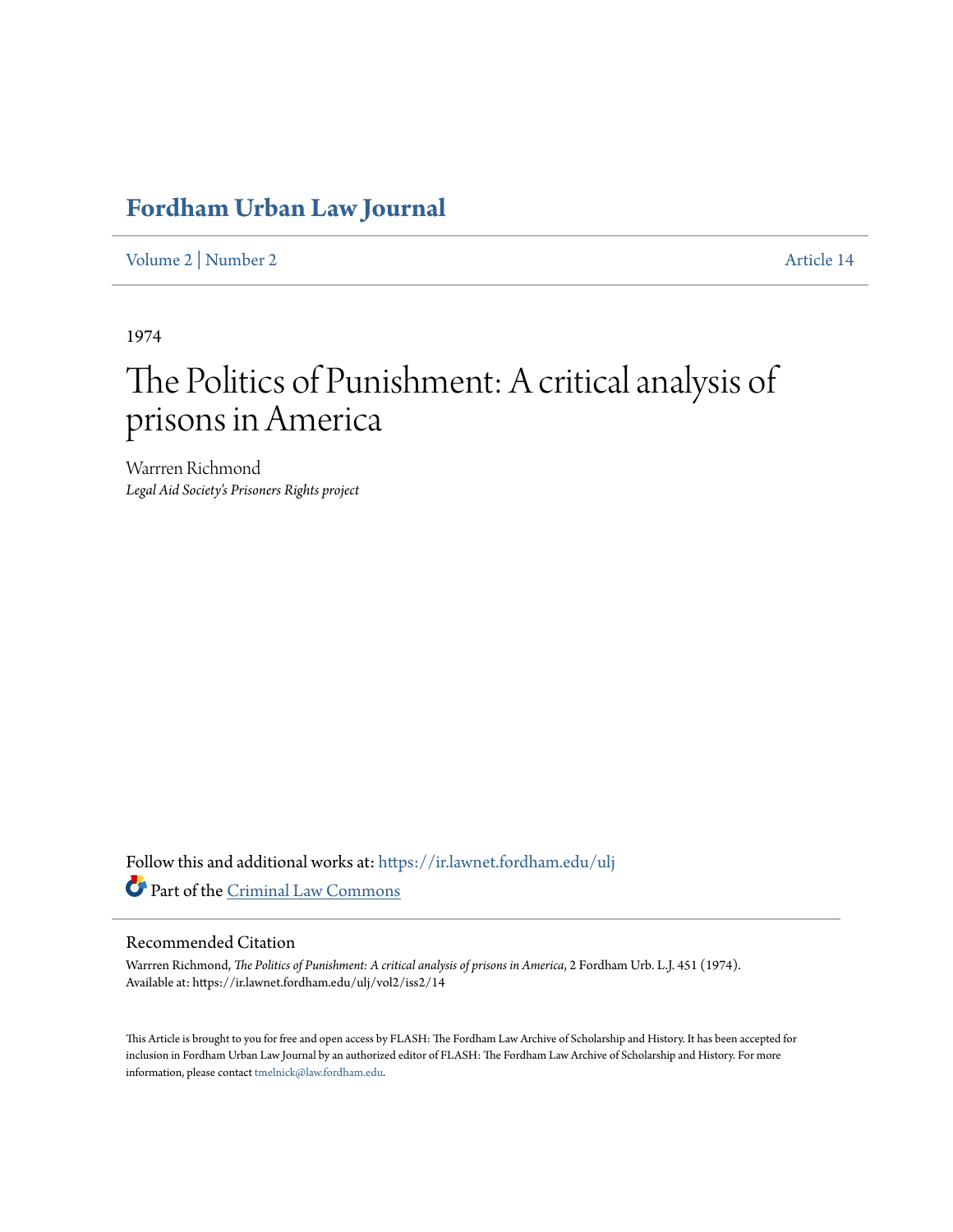### **BOOKS REVIEWED**

**A Public Citizen's Action Manual. By** Donald K. Ross. New York: Grossman Publishers **1973. Pp. 237. \$1.95** Paper.

The intended audience of *A Public Citizen's Action Manual'* is stated in the title—citizens. But the book is also an important document for the harried practitioner. Legal Aid and **OEO** lawyers alone have not brought about all the recent changes on consumer, environmental and equal protection issues. Reinforcing their efforts have been a growing body of lawyers involved in part-time "Pro-Bono" work. Evidencing this effort is the **ABA** monthly newsletter, "Pro Bono Report" describing the work of these lawyers and firms.

One of the guiding principles of Mr. Ross' book is that court action should be used only as a last resort. With this theory in mind the concerned lawyer reads the book and visualizes himself in an advisory capacity to a citizens' action movement, while still carrying on his general or specialized practice. Probably every lawyer has been approached **by** and felt sympathy for a wronged citizen and then turned away, with a tinge of guilt, compelled **by** the duties of his daily practice. This book offers some alternatives.

*<sup>A</sup>Public Citizen's Action Manual* **by** Donald K. Ross, a Nader associate, encourages the citizen-reader to know the truth about various systems in our government and society-even where the truth hurts. For instance, we learn that ambulance service is generally not provided **by** hospitals, but rather **by** undertakers as well as firemen and volunteer organizations. **If** this small fact were more widely publicized citizens would think more than twice about phoning the New York City emergency number. This book, however, offers the reader more than the bleak trivia about why one should be watchful of the questionable smile on the face of your neighborly ambulance driver. It is a manual replete with positive information which can be used **by** the action oriented citizen to improve the quality of life. The manual has no sympathy for the "you-can'tfight-city-hall" syndrome, commonly found in the contemporary urban dweller. Mr. Ross urges us to buck-up, to fight, to become public interest advocates, to free our lives of the dangers and drudgery unfairly imposed **by** special economic interests at the expense

<sup>1.</sup> D. Ross, A **PUBLIC CITIZEN'S ACTION MANUAL 106** (1973).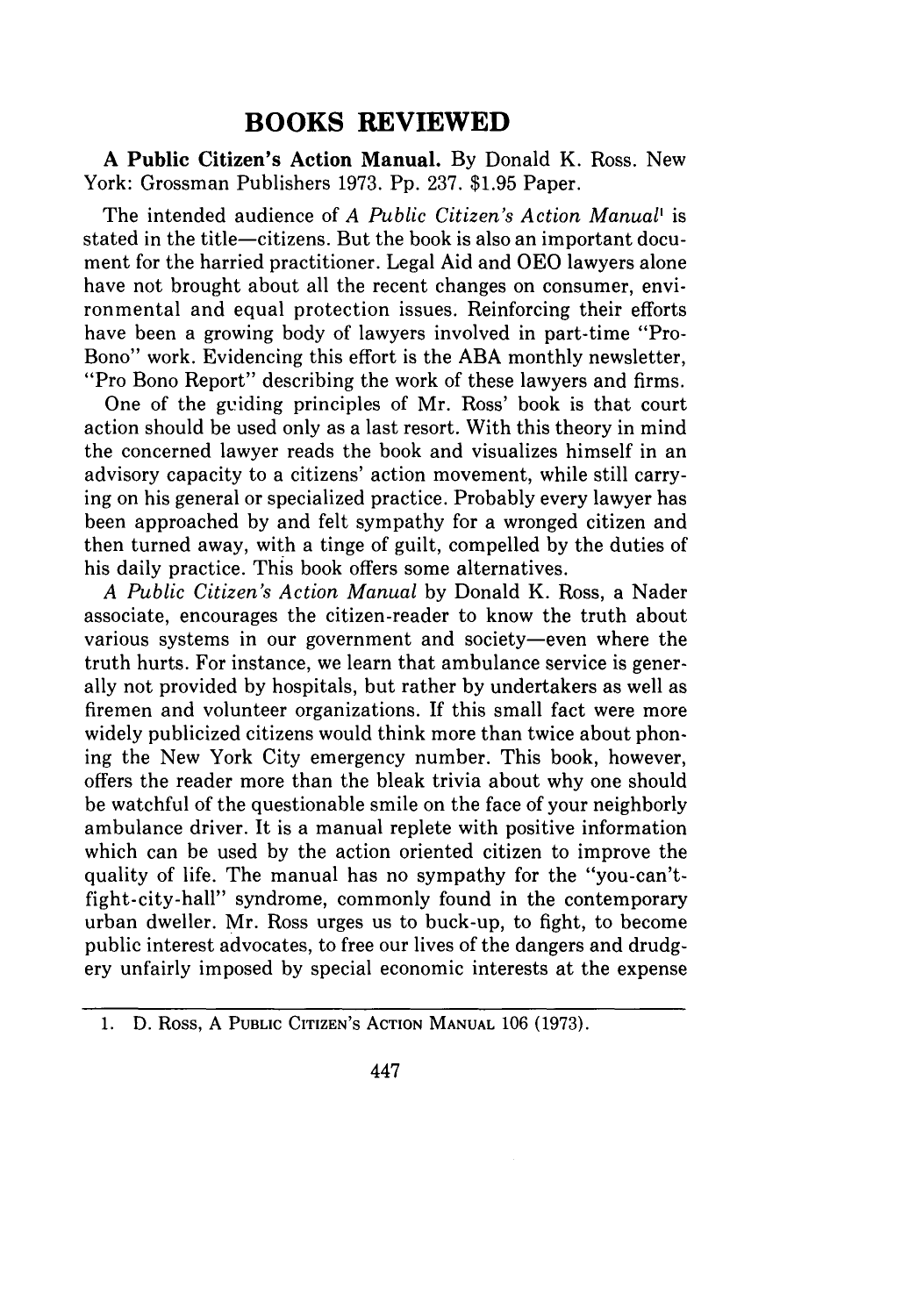**[Vol.** II

of the general public welfare. Once a citizen accepts and assumes a reform posture there are all sorts of changes that can be wrought.

The reader can take heart that he is not alone in his battle to redo what needs re-doing. There are innumerable groups throughout the country which are already entrenched in the task of citizen reform. Their names and addresses are included in appropriate places throughout the book. Some of the offices that are listed by Mr. Ross as resources for citizens are large governmental bureaucracies which have an uninspiring reputation for acknowledging citizens' letters with only form replies. However, for the most part, the groups and projects listed appear able to provide the inquiring citizen with specific advice, and in some instances practical assistance. As an example, in the section dealing with better health care, we are advised that it is possible for workers to do something about onthe-job noise which might constitute a health and occupational hazard. The author lists the name and address of a group in Washington, D.C. which runs a clearinghouse for volunteer audiologists throughout the country2 who could be consulted about a noise problem and who also might come to the place of employment to inspect the noise level and advise workers. There you are—well on the way to solving a problem, without litigation, which previously might have been accepted as a condition about which workers could do nothing.

The introduction, by Ralph Nader, sets forth the theme of the book by explaining that institutions of government and business are too large and too distant from the people that they are supposed to be serving. : The premise of Nader and Ross is that with a little help and interest from citizen-activists, government and business can be made to respond to the needs and safety of the public. The book generally outlines the areas which need citizen attention: consumer frauds, the automobile industry, banking and loans, health care and health plans, sex and racial discrimination, tax, and government in general. For each of these areas the manual explains a general approach which a group of citizens can take to expose and correct a problem. Mr. Ross looks at the problem of citizen organization as a step-by-step process. This is a realistic method because one who is

<sup>2.</sup> *Id.* at 96.

<sup>3.</sup> *Id.* at vii.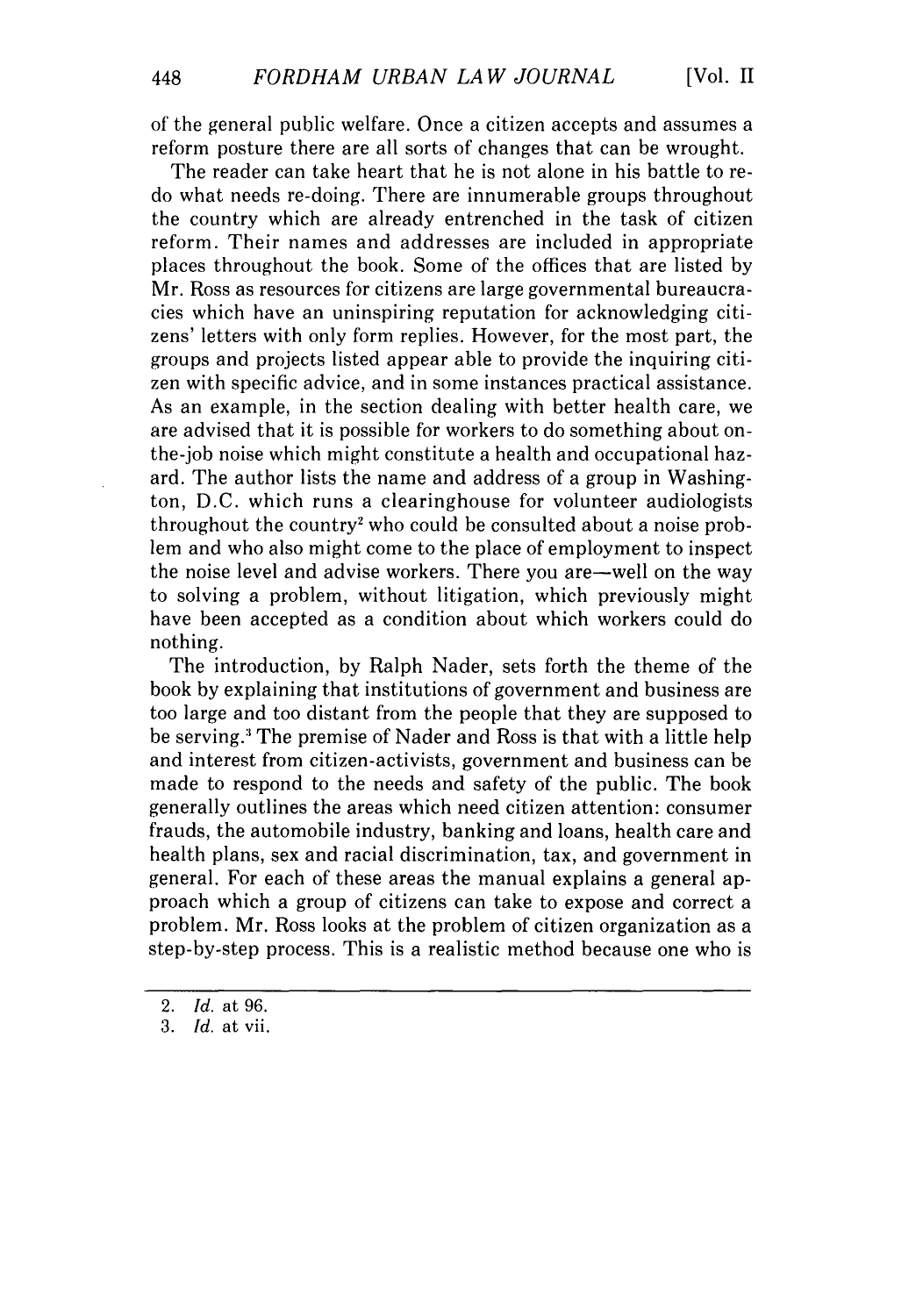aware that something should be done is often stymied by the immensity of the task and unsure where to begin. Here, the practitioner's advice, derived from his experience, training and knowledge would be invaluable to the citizen's group. The book's practical approach and detailed advice has a soothing effect on prospective activists and convinces them that if they keep their wits and proceed in an orderly fashion they have a good chance of accomplishing change. We are advised on how to gather a group of concerned citizens; what type of office facilities are needed; how to gather initial data through questionnaires, phone inquiries, letters, or comparative pricing; how to compile the data and statistics; how to make it available to the appropriate legislators; and even how to arrange and conduct public hearings. All this is explained in a most general fashion, but perhaps the generality is the best means of winning converts to the theory that a good citizen is a concerned one. Pessimism will not be tolerated. Change can be accomplished only if an organized effort is implemented and, as professed by Mr. Nader in his introduction, "[slometimes one or two individuals are enough" to make a significant difference.<sup>4</sup>

*A Public Citizen's Action Manual* constantly nudges the reader to take up the cudgels and change the world-or at least stop the corner grocer from overpricing the canned peas. It is an important message and one which, if repeated enough, may be heeded.

*Lisa H. Blitman\**

19741

*<sup>4.</sup> Id.* at xiii.

Ms. Blitman is a member of the New York and Washington, D.C. bars. She is presently an attorney for the Legal Aid Society and formerly worked for MFY Legal Services and the New York City Human Rights Commission.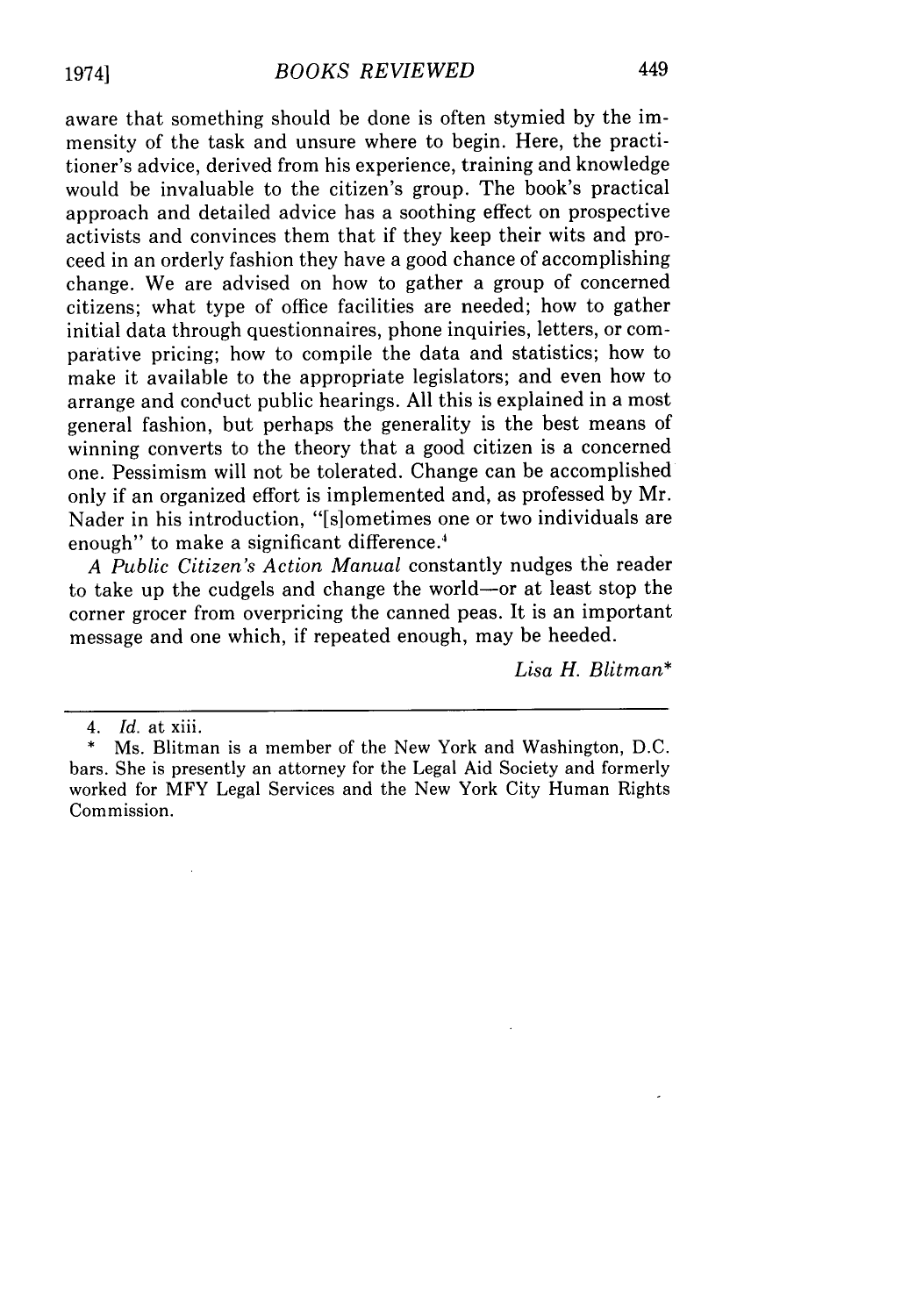$\label{eq:2.1} \mathcal{L}(\mathcal{L}^{\text{max}}_{\mathcal{L}}(\mathcal{L}^{\text{max}}_{\mathcal{L}}))\leq \mathcal{L}(\mathcal{L}^{\text{max}}_{\mathcal{L}}(\mathcal{L}^{\text{max}}_{\mathcal{L}}))$  $\label{eq:2.1} \frac{1}{\sqrt{2}}\int_{\mathbb{R}^3} \frac{1}{\sqrt{2}}\left(\frac{1}{\sqrt{2}}\right)^2\left(\frac{1}{\sqrt{2}}\right)^2\left(\frac{1}{\sqrt{2}}\right)^2\left(\frac{1}{\sqrt{2}}\right)^2\left(\frac{1}{\sqrt{2}}\right)^2\left(\frac{1}{\sqrt{2}}\right)^2\left(\frac{1}{\sqrt{2}}\right)^2\left(\frac{1}{\sqrt{2}}\right)^2\left(\frac{1}{\sqrt{2}}\right)^2\left(\frac{1}{\sqrt{2}}\right)^2\left(\frac{1}{\sqrt{2}}\right)^2\left(\$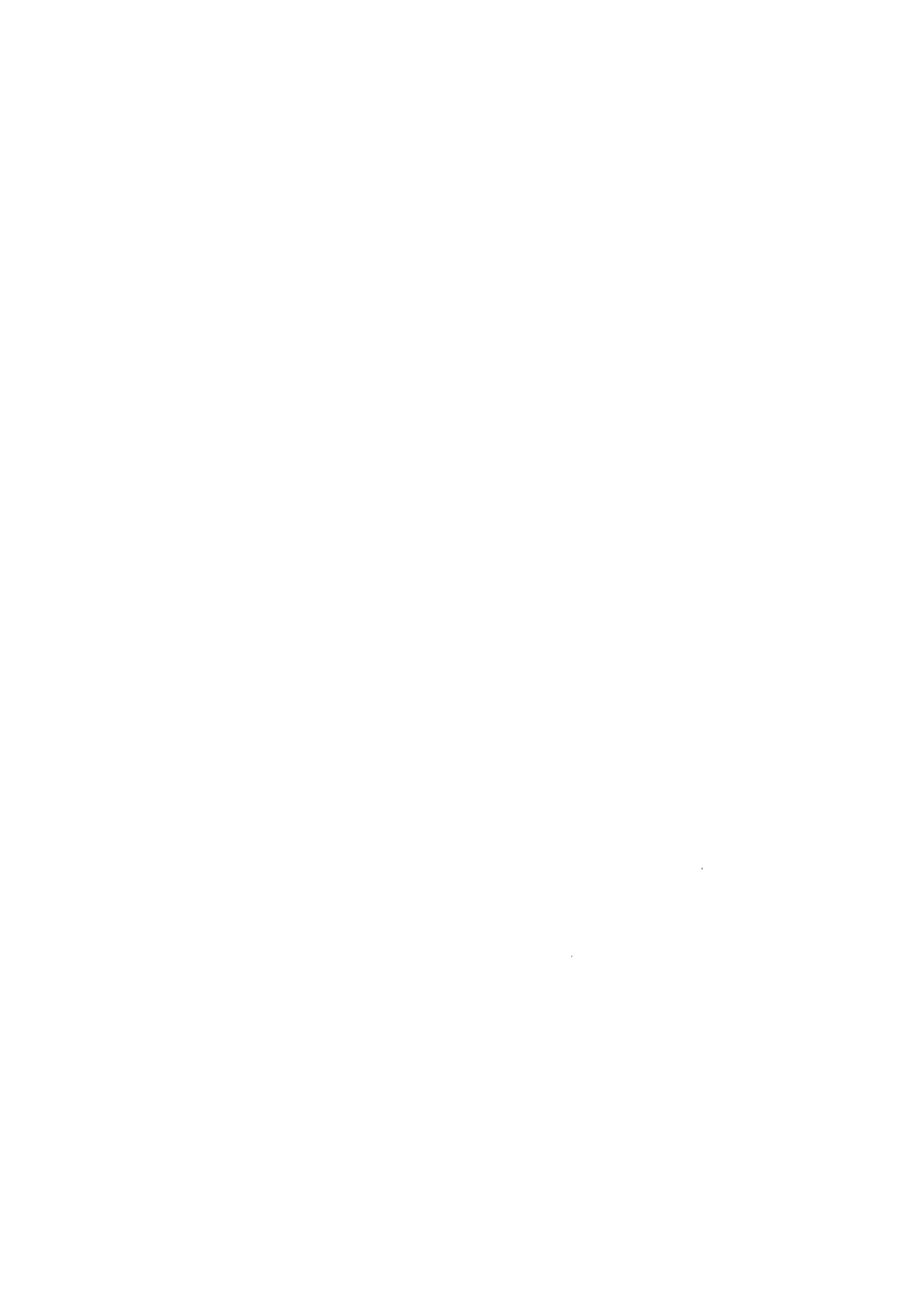**The Politics of Punishment: A Critical Analysis of Prisons in America.** By Erik Olin Wright. New York: Harper and Row, 1973. **Pp.** 349. \$3.75 Paper.

Since the Attica rebellion and the killings at San Quentin in the late summer of 1971, the problem of prisons and prison reform in this country has become the subject of much discussion and study. For the most part, such attention has been focused on the legacy of neglect which has resulted in the intolerable conditions in our nation's prisons, the lack of any viable rehabilitative programs and the high recidivism rates. It has been repeatedly suggested that it is in society's best interest to invest substantial resources to develop prisons as rehabilitation centers and not as factories of crime, so that ex-prisoners will return to society as useful citizens. This is considered a large step towards true law and order.

Erik Olin Wright' does not subscribe to the view that the problems of our prisons are simply the result of society's benign neglect. In *The Politics of Punishment,* he sets forth in a remarkably clear fashion why crime and prisons will remain fundamentally the same until a radical change in the society itself is made.

Wright views the level of crime in American society as substantially the result of what he terms "political choices." In other words, although the state does not desire a high level of crime, it chooses certain courses of action which make this pattern of crime inevitable. In his analysis, our social structure has created grave economic problems for members of lower class and minority groups in this country, and has provided them with a severely limited number of legal options with which to attempt to solve these problems. To use the author's example, "the ghetto black rarely has the option of getting a job that pays well or of taking out a mortgage on a home."' From this perspective then, the decision to commit a crime (to choose the "illegal option") does not come about as a result of some emotional disorder, but instead is a rational response by an individual to problems which he or she faces.

Continuing this analysis, Wright examines the way in which so-

451

**<sup>1.</sup>** Mr. Wright is a doctoral student in sociology at the University of California at Berkeley.

<sup>2.</sup> E. WRIGHT, THE **POLITICS OF PUNISHMENT:** A **CRITICAL** ANALYSIS **OF** PRISONS IN AMERICA 8 (1973).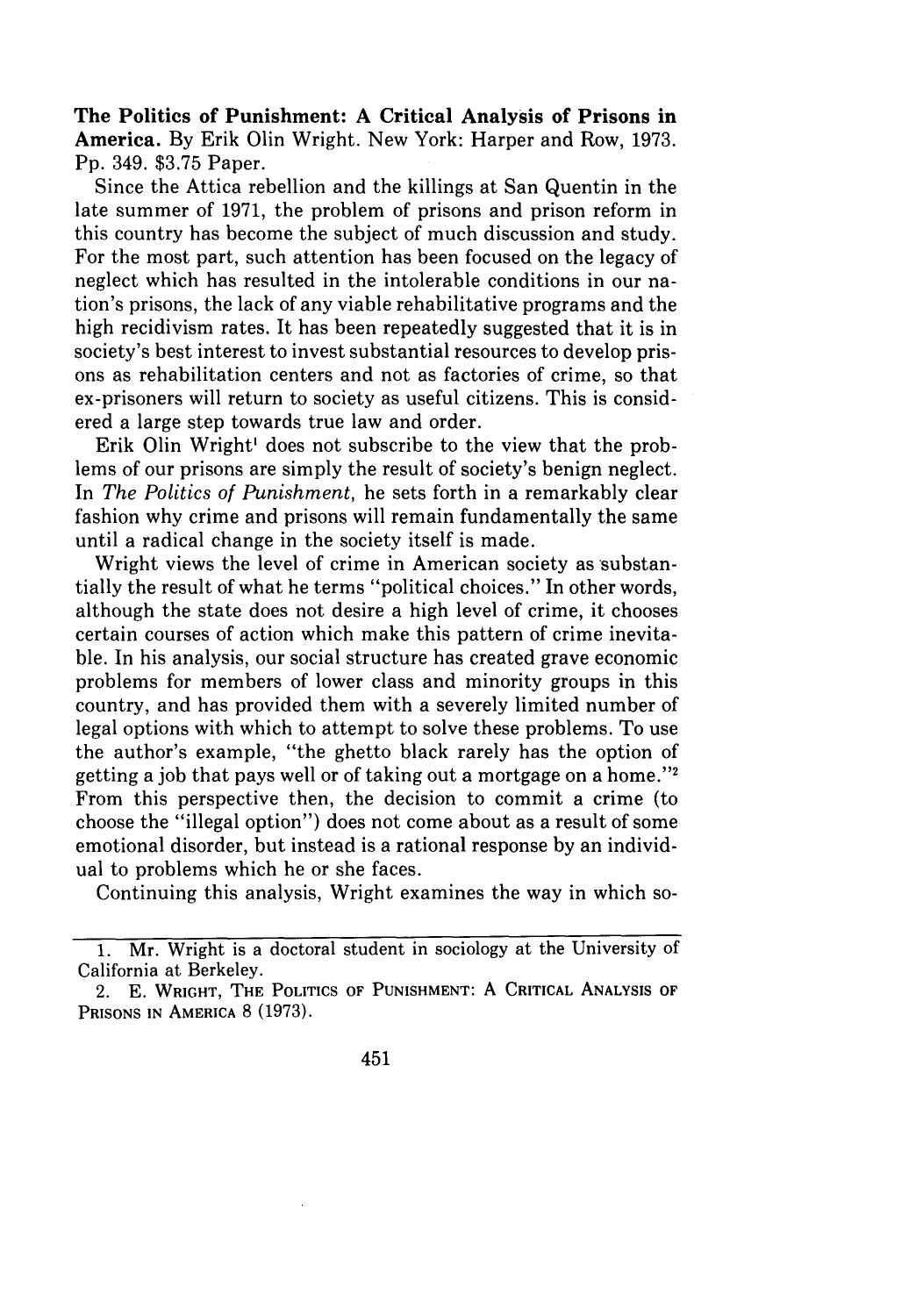cial structure also influences the type of crime which an individual commits, and the penalties which are imposed. Poor people, he notes, do not have access to "circumspect property crimes"3 such as tax fraud, securities fraud, and embezzlement, which are nonviolent and generally difficult to detect. Instead, they are much more likely to confront their victim thereby increasing the probability of violence. As statistics make clear, the individual who is convicted of such a crime, as robbery or burglary, is far more likely to receive a prison sentence than the perpetrator of a white collar crime, even though white collar crime is far more costly to society in terms of economic loss.

Wright's analysis of the nature of crime in this country sets the stage for his discussion of the prison system. Having established who goes to prison, and why, he concludes that prisons do not exist to deter criminal activity per se, but rather to deter only that criminal activity which threatens the chosen social structure. Since the author rejects the notion that crime is the result of emotional disturbance, he suggests that "rehabilitation" is simply a means of compelling conformity.

Drawing from his experiences as a student chaplain at San Quentin, and from numerous interviews and informal conversations with both prisoners and prison officials, Wright develops more than adequate support for his observations. He notes that for prison officials, the two basic functions of prisons, custody and rehabilitation, are hardly separate and distinct. Indeed, custody is the primary concern and the various rehabilitative programs—the honor block, the conjugal visting programs, the gradation of prisons from minimum to maximum security—serve to epitomize this preoccupation. Every prisoner is well aware that his prospects of obtaining and keeping such privileges depend in large part on his ability to maintain a clean disciplinary record. As a result, these privileges are used to compel conformity. If a prisoner adversely responds to the harrassment of correction officers, espouses militant political beliefs, or even refuses to shave his moustache, he is likely to receive disciplinary reports. Thus, in order to receive privileges, he must in many cases sacrifice his individuality and self respect. The author quotes George Jackson describing a similar phenomenon which exists in

*3. Id.* at 10.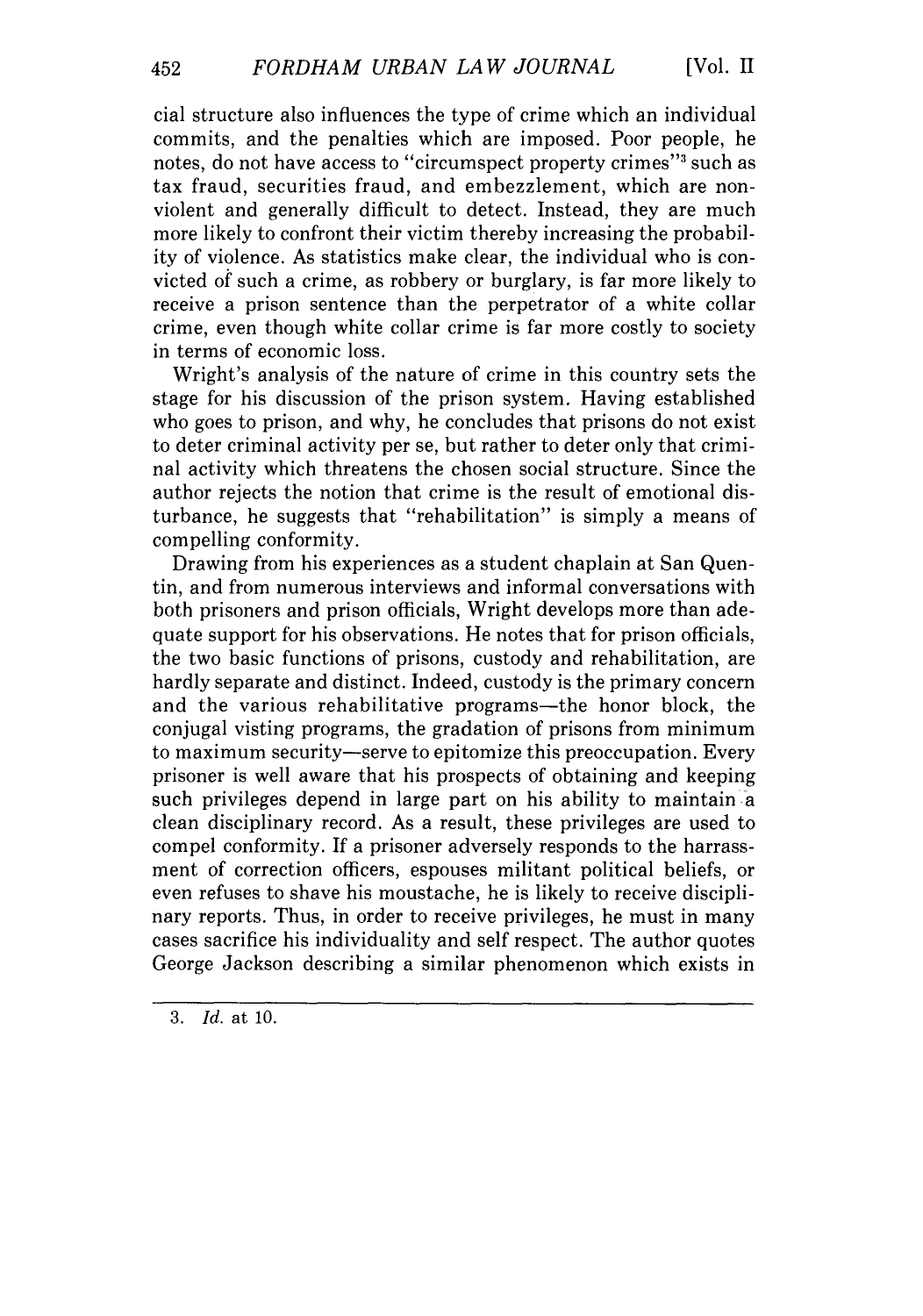#### regard to the Parole Board:

An individual leaves his individuality and any pride he may have behind these walls . **. .** . No one walks into the board room with his head up. This just isn't done! Guys lie to each other, but if a man gets a parole from this prison **. . .** it means that he crawled into that room. . **.** . No black will leave this place if he has any violence in his past until they see that thing in his eyes. And you can't fake it, resignation-defeat, it must be stamped clearly across the face.'

This constant struggle between the prisoner's desire to maintain a sense of self versus the administrative desire for control and conformity exists as the basic conflict in modern prisons, and Wright conveys it well. Perhaps the real tragedy of the prison system is that more often than not, prisoners lose the struggle and return to society bitter and without self respect. The economic problems which they face are almost always more severe and the "legal options" at their disposal almost always more limited. It is this utter hopelessness of their situation that leads Wright to express surprise that the recidivism rate is as "low" as 40 to 60 percent within five years of release.<sup>5</sup>

While the author does not foresee any change in the nature of our prison system in the near future, he does believe that there is some hope for creating better prison conditions. The conditions which presently exist are the result of societal neglect, and for the most part could be remedied by legislative and judicial action. Here, too, however, there are substantial obstacles. Prisoners have no political power, and thus legislators are likely to give prison reform low priority. In New York State, for example, despite the tragedy of Attica, there has been no major reform legislation in this area. Although the judiciary has recently become involved in prisons, such reform is by nature limited and extremely difficult to enforce. Yet, as Wright suggests, prison reform litigation can serve to increase the public awareness of what goes on inside prison walls.

The viewpoint which Wright offers in this book is not unique, but he presents his position in an extremely thoughtful and cogent manner. Although he has not presented the reader with any viable solutions to the prison problem, that, unfortunately, is not his shortcoming but rather the nature of the beast.

In addition to the material by Wright, *The Politics of Punishment*

<sup>4.</sup> *Id.* at 130, *quoting* G. **JACKSON, SOLEDAD** BROTHER 196 (1970).

<sup>5.</sup> *Id.* at 325 n.10.